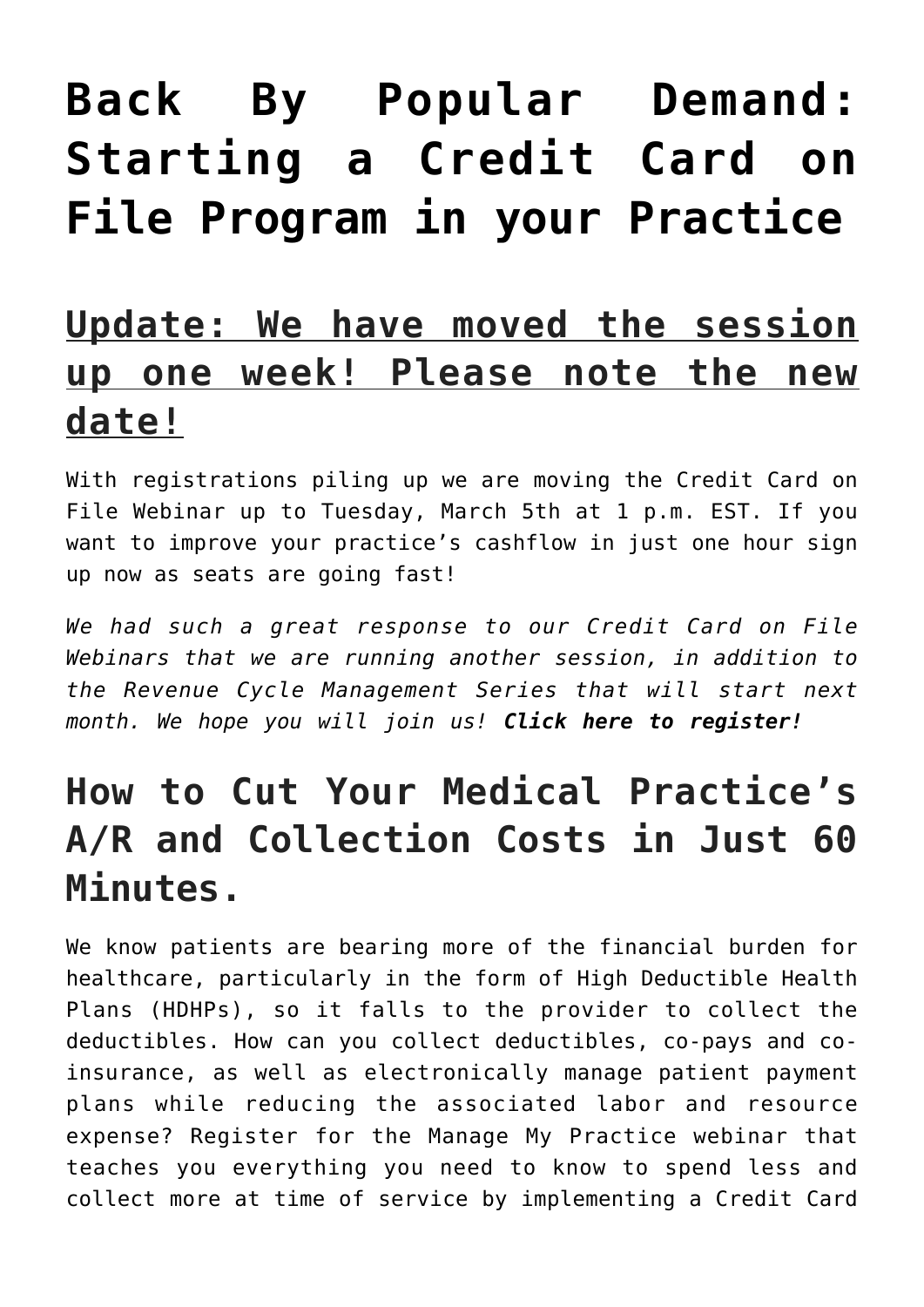on File Program in your practice.

 $\pmb{\times}$ 

# **What is a Credit Card on File Program?**

A Credit Card on File (CCOF) Program facilitates the collection of a credit or debit card from each patient and requires this card to be used for co-pays, co-insurance and deductibles. You have the option of collecting an estimate of what is due at time of service, and/or charging the credit card when the payer pays the claim.

# **What are the benefits of a Credit Card on File Program?**

- Reduced days in accounts receivable.
- Improved cash flow.
- Elimination of statements.
- Electronic management of payment plans.
- Elimination of bounced checks.
- Elimination of the manual refund process and refund check expense.
- Reduced labor in daily reconciliation process.
- Elimination of cash drawers and change issues.
- Reduction or elimination of deposits.
- Facilitate faster check-in and check-out.
- Elimination of paper receipts.
- Elimination of collections expense.

#### **This one-hour webcourse with accompanying**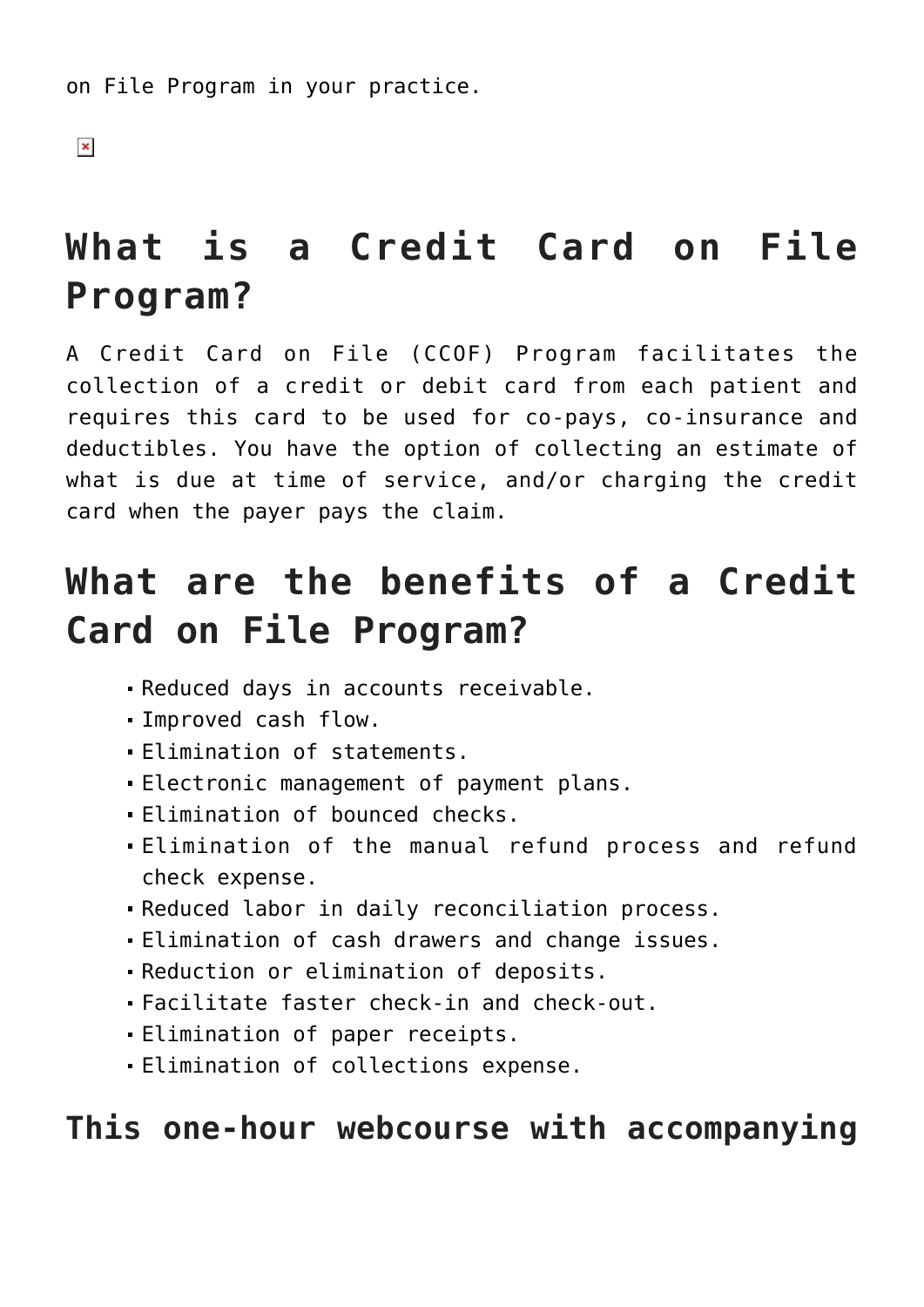#### **materials is an incredible value at \$59.95**

### **What will I learn if I take this webinar?**

1. Understand how a credit card on file program differs from traditional payment options offered by practices.

2. Learn the terminology and protocols of credit card processing – it's not as mysterious as it seems!

3. Compare credit card processing fees and choose a vendor based on an informed analysis.

4. Utilize handouts to train staff and educate patients on the credit card on file program.

5. Successfully implement a credit card on file program.

### **What does the program include?**

Purchase of this program for only \$59.95 includes the live webinar, slide handouts, and a complete Action Pack of forms and templates in Word, including:

1. Worksheet for Credit Card on File Program Return on Investment (ROI)

2. Staff Script & Role Playing Suggestions for Staff Training

3. Sample Security Policy to Comply With PCI Guidelines

4. Credit Card on File Program Timeline Worksheet

5. Credit Card Program Comparison Worksheet

6. Patient Handout #1: Information About Our Credit Card on File Program & Discontinuation of Statements

7. Patient Handout #2: What is a Deductible and How Does It Affect Me?

8. Sample Patient Agreement for the Credit Card on File Program